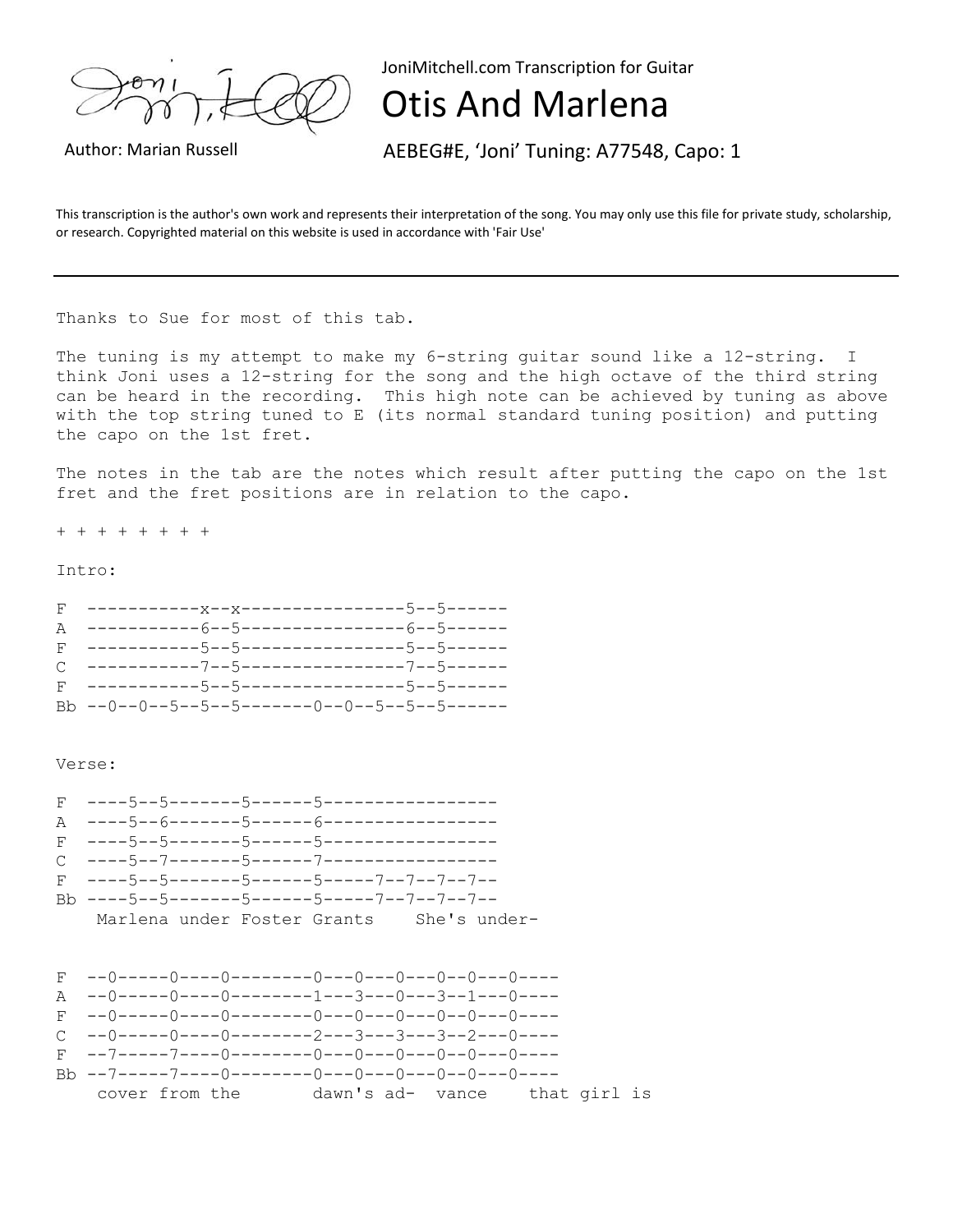```
F ------5------5------------
A ------5------6------------
F ------5------5------------
C ------5------7------------
F ------5------5------------
Bb ------5------5------------
        travel-drained and the
F -----5--5-----------5--5-----
A -----5--6-----------5--6-----
F -----5--5-----------5--5-----
\mathsf{C}-----5--7-----------5--7-----
F -----5--5-----------5--5-----
Bb -----5--5------------5--5-----
       neon mercury vapor stained
 ---5----5------------
FA ---5----6------------
 ---5----5------------
FC ---5----7------------
F ---5----5------------
Bb ---5----5------------
    Miami sky it's red as
\overline{\mathrm{F}}-0 -----0 ----0 ---------0 -----0 ----0 ---0 ---0 --0 --0 --0
 --0-----0----0--------1-----3----0---3--1---0----
\mathbb{A}FIt's a cheap pink rose
    meat
F ---5----5---------5--5-----
A ---5----6----------5--6-----
F = -5 - - -5 - - - - - - - -5 - -5 - - ----5----7---------5--7-----
\mathsf{C}F ---5----5---------5--5-----
Bb ---5----5----------5--5-----
     0- tis in the driver's seat
 ---5----5-------------------5--5-----
F---5----6-------------------5--6-----
\mathbb{A}---5----5-------------------5--5-----
\mathbf{F}^-\mathsf{C}---5----7------------------5--7-----
  ---5----5------------------5--5-----
F^-Bb ---5----5-------------------5--5-----
   Watches the street lights fade away
```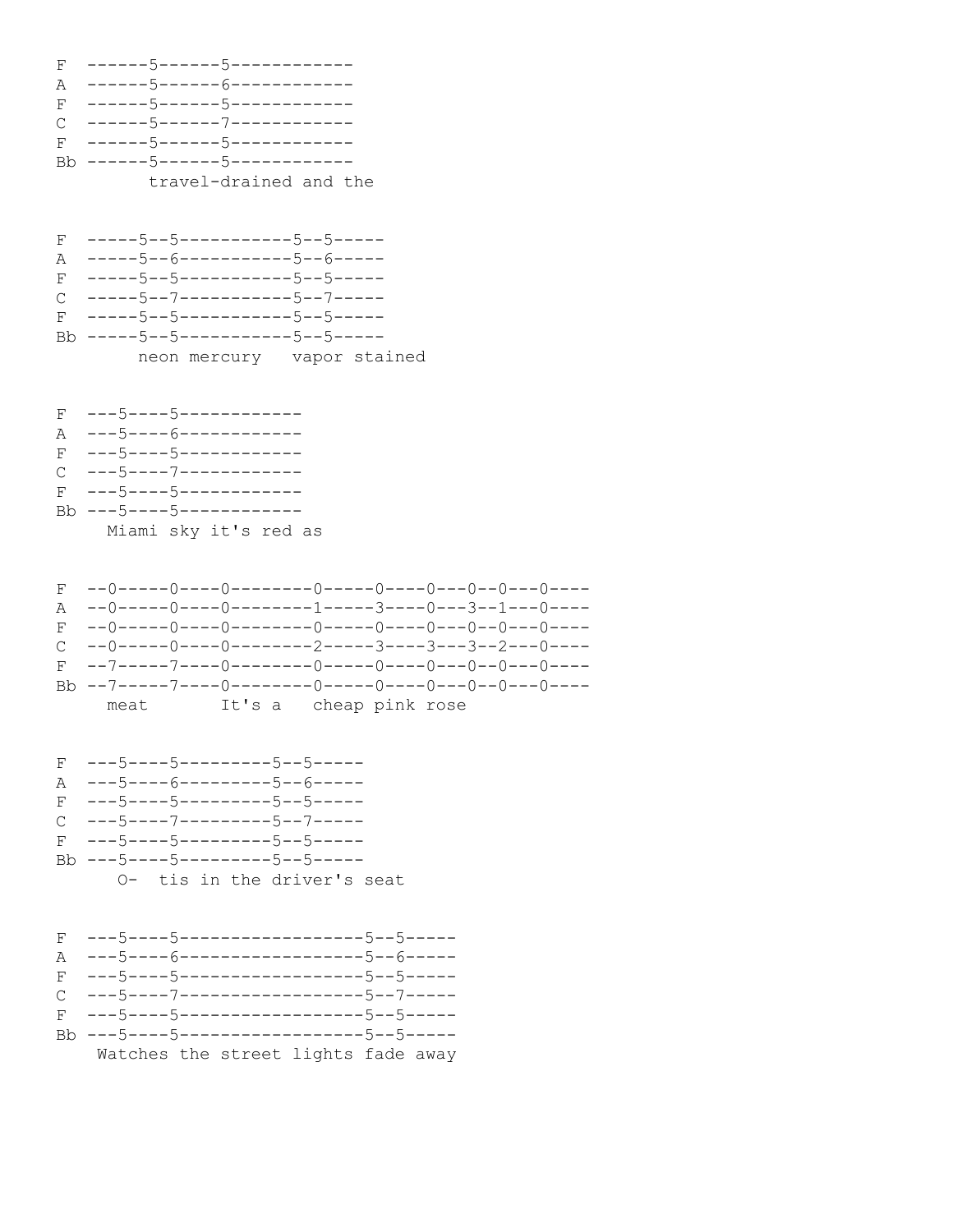